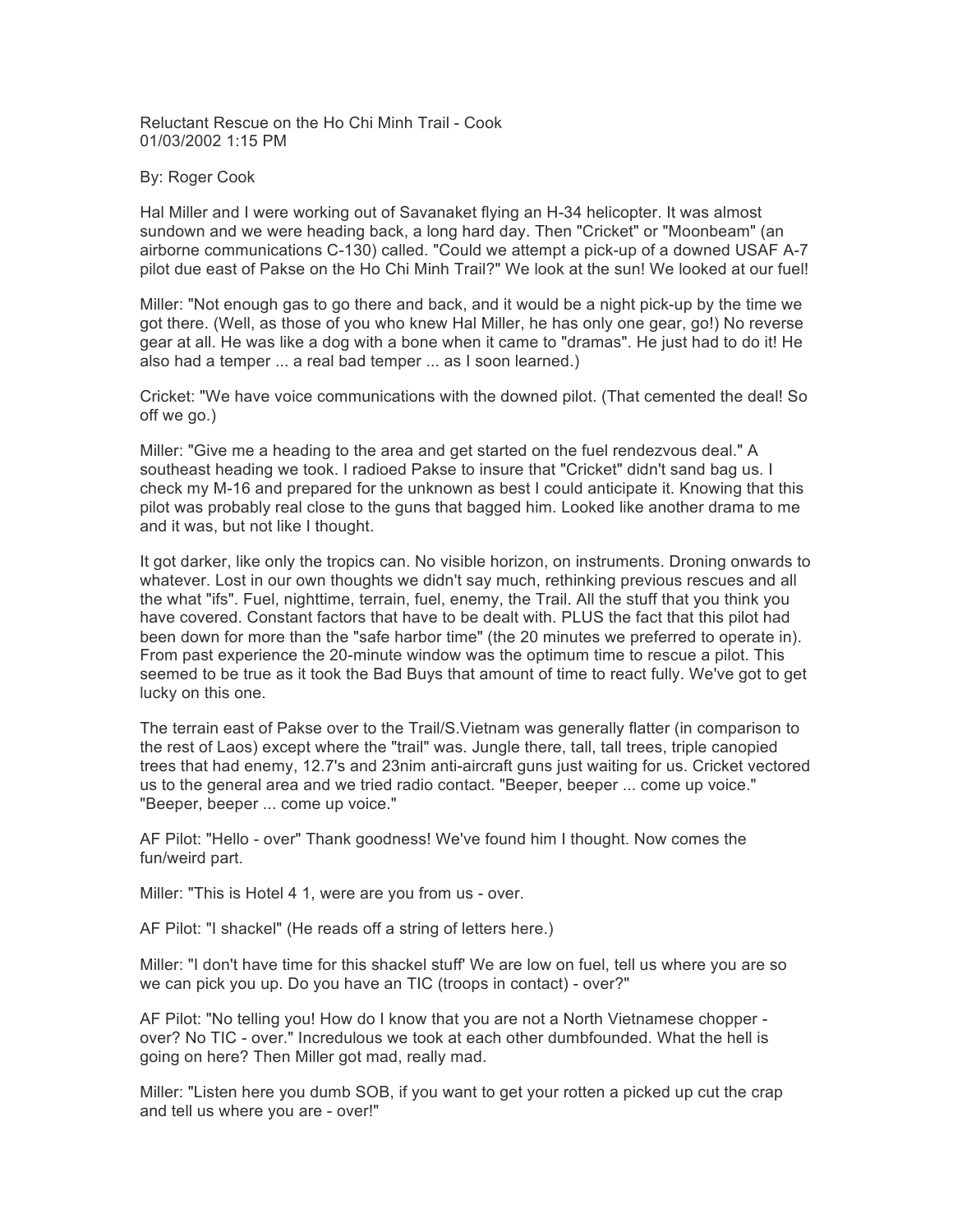AF Pilot: I'm not sure who you are, got to be sure, people on the ground looking for me, I guess (shaky, stressed out voice here) over." That really ripped it. Thought he said no TIC, some- body's lying here.

Miller: "Now, you tell me, now, (you stupid SOB), where you are now, or we are leaving, we are low on fuel. On cue, that red, "notoriously innacurate" nickel sized low-fuel level light came on flooding the cockpit with a blood

red light. It looked as big as a #9 washtub. I reached forward, unscrewed it and took the bulb out and threw it away. We had 30 minutes of fuel left, may be?

Cook: (In my best southern accent, I tried my luck with this scared pilot.) "Tell us where you are, we are out of fuel, this is your last chance or we have to go!" Bear in mind, it is dark, flying instruments in erratic circles trying to spot this pilots light or something at about 1000' AGL, 30 minutes of fuel left and so frustratingly close to the pick-up of a reluctant pilot who would not cooperate. We weren't sure of the situation on the ground. Hell he could have been a North Vietnamese for all we knew. He was scared, Hal was scared, Jimmy our flight mechanic was scared and I was scared. We didn't want to leave him but there are three of us to his one and the pucker was setting in, big time! All of the facts were scrambled. We were literally in the dark. This guy was no help at all (maybe he was a NVA), and the NVA were down there waiting with deadly patience and silence. Where is he? Where are the NVA? Is it a trap?

AF Pilot: (After more talking nonsense and using up precious time.) "OK I hear you, fly this way -over."

Cook: "Which way, dammit?"

AF Pilot: "Uh-left, no, uh right. Come towards me." Now Hal was really getting madder and madder.

Miller: "Listen up stupid, vector us to you by our sound - now - or you are going to sleep in this jungle tonight. Now, dammit, now!"

AF Pilot: "I can hear you, but your sound is bouncing around down here, can't tell really where you are."

Cook to Miller: "All we got left is our lights, landing, hover, and running lights. We have to use them, take the chance of getting hit, or leave now! This could be a trap.

Miller: OK, turn them on and pray." I turned all of them on (4 hover lights and the main three million candlepower light). Talk about bright. Every NVA on the trail could hear us, and now they could see us. So this is how a sitting duck feels? We had about 20 minutes of fuel left now. He saw us! He started vectoring us to himseltf! Jimmy our Hawaiian/Japanese flight mechanic got the jungle penetrator ready to run down on the hoist. Hal was hovering, about 300 plus feet. Trees were tall here. He got a slight case of vertigo, lights and all, so I hovered till he got his ear/eyes right.

Jimmy: "I see him. He is on the penatrator. Bringing him up!" It is as he is ascending when he looks up and sees an oriental face illuminated by the green starboard light. Now bear in mind again that this pilot thought at first that we were a NVA copter. And I instantly remembered that Jimmy looked very oriental. Didn't say anything because hovering is touchy, especially when there is a man on the hoist and I didn't want to distract Hal and Jimmy.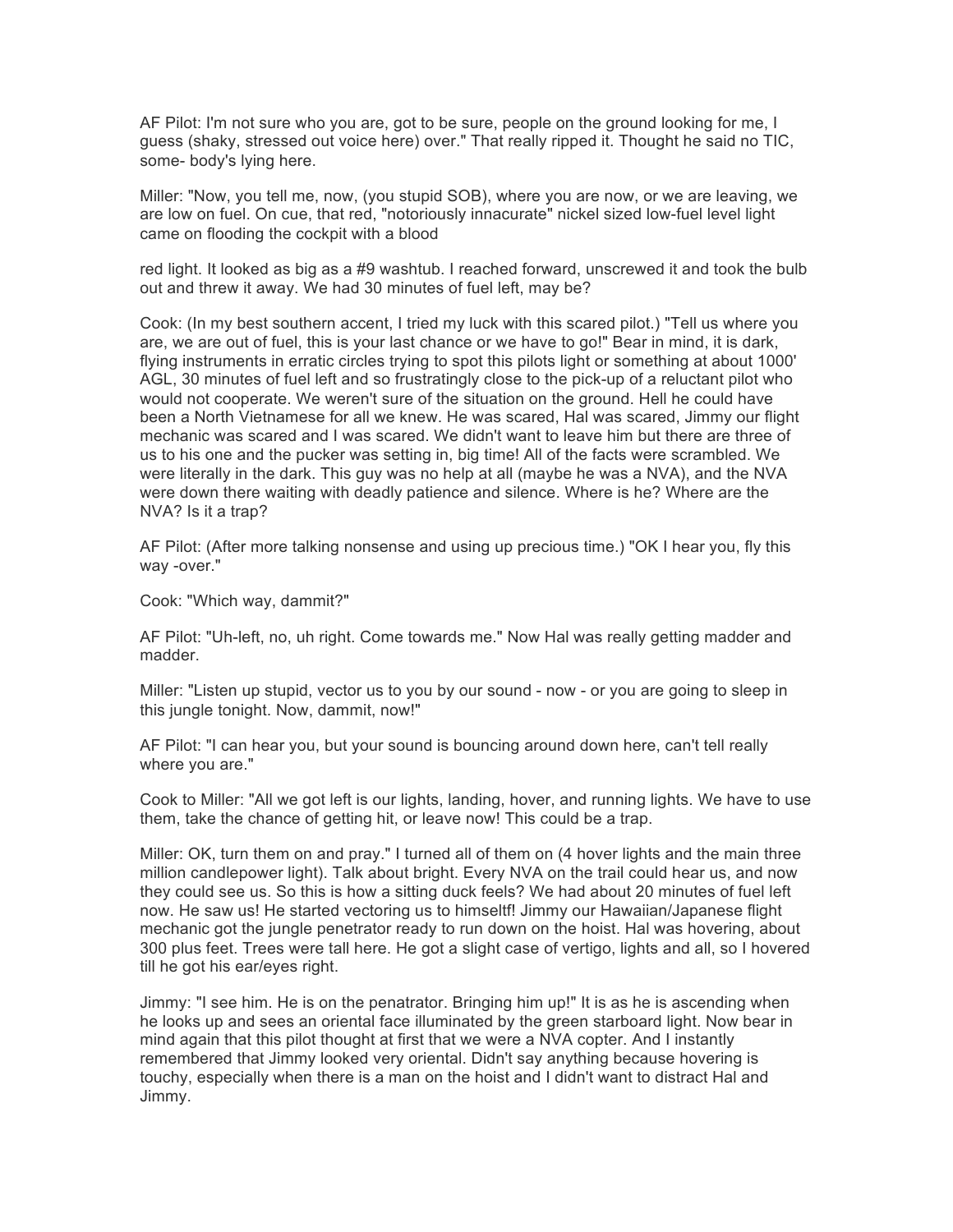Jimmy: "Almost in the door." As the reluctant rescuee was riding up the hoist he looked up as he came to the door. "Yep, just as I thought" he thought, when he spotted Jimmy's face! These SOB's are NVA! I am out of here! So I'll jump and take my chances on the ground." So he did, except Jimmy grabbed him and pulled him inside the H-34. Then silence. Then the fight broke out. We could hear the grunting and scuffling. "Got him - go! Go! Go! Then more silence and scuffling. The aircraft was rocking! Immediately we high- tailed it westward. Grateful that not one round had been fired at us. Yes, we got lucky!

Called "Cricket" mission complete. Called out Pakse tankers and set up the rendezvous. We had about 10 to 15 minutes of fuel left.

Miller: "Jimmy, what the hell was going on down there?"

Jimmy: "The SOB tried to jump off the pentrator! I grabbed him first and drug him inside. He fought me so I cold cocked him with my pistol."

Miller: "Put that lousy SOB on the customer headset." Then Hal commenced the best ass chewing I believe I've ever heard. Hall reamed him out from A to Z. Did a real fine job. This pilot apologized and said he was scared. (Read panic.)

The intercom became real quiet now. Each of us reflecting on what just happened and resumed our normal breathing. Hal just got madder. I felt a tugging on my pant leg, looked down and saw a piece of paper held by a shaking hand. Reached down, took it, and couldn't believe my eyes! I started laughing; it was a personal check. Yes the pilot had his checkbook with him on a mission! The amount was about \$8,000 as I recall. Hal grabbed the piece of paper I was laughing at and exploded over the intercom. "What the hell is this?"

AF Pilot: "I know you guys get \$ 1 0,000 each for picking me up. This is all I have in checking, will get you the balance after I get back to LJBON (AFB)." I thought I had seen Hal mad during the pick-up on the trail but now he was very, very angry!! I thought he was going to have a stroke. He called that pilot every name he could think of, ass chewing #2. The pilot got a word in when Hal cam up for air. He was sobbing, saying that he appreciated what we had done and that he was sorry. Sorry! Hal "exploded" Sorry! The pilot tried to apologize again and asked what was the matter, that he had apologized.

Miller: "It isn't enough money, that's what the matter. You cheap SOB. I am taking you back and shoving you out. You cheap Charlie." And then Hal does a 180-degree turn! I tried to wrestle control from him, pointing furiously at the fuel gauge. Thankfully he relented and turned back to Pakse. We had Jimmy unplug the headset downstairs so the pilot couldn't hear us talking to our "tankers". Hal took that check, tore it up and threw it out the window! Dammit Hal, what are you doing? I could have used that. You know much Baht that is?

Adrenaline rush not withstanding I wanted this dark, dark night to be over. I was tired of fighting these two. We were lucky, don't push it! Arrangements made with our "tankers" via radio and with a flash of our and the tankers landing lights we started our de- scent to land out in the middle of no-where. Dark, dark. Maybe a little starlight.

Hal had Jimmy put the pilot back on the headset. Hal told him that he (Hal) had had enough of his bull and was landing to put him out, alone, in Indian country. He could make his own way home form there. (Revenge is so sweet.) We landed, shut down, Hal went to the belly door, grabbed the pilot, pulled his roughly to the ground, told him to keep his mouth shut and gave his to me. I lead him aft about 30 yards or so, made him sit on the ground and "stood guard" over him. Man it sure was quiet out there, but even though I wanted to whack him, I